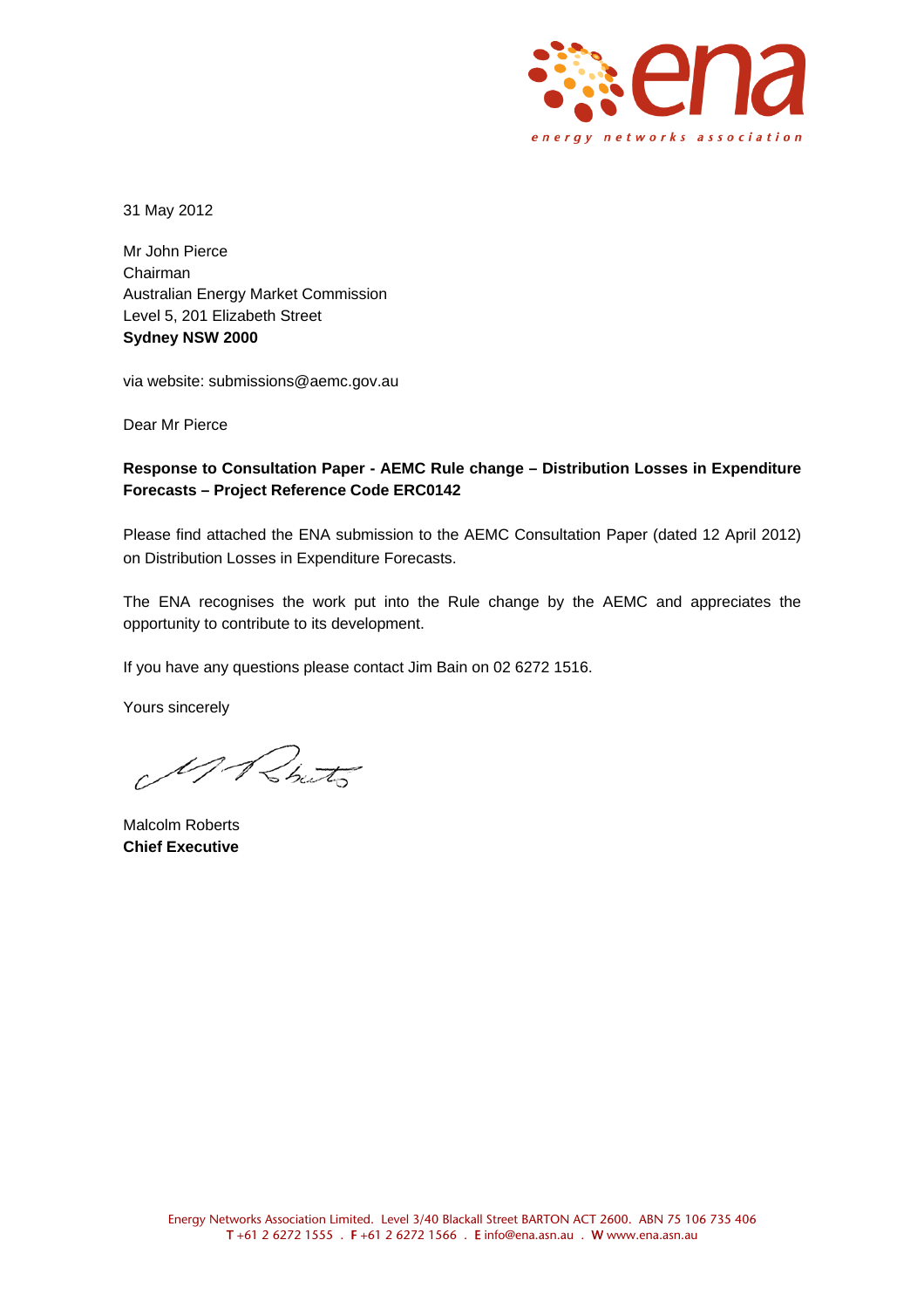

# **AEMC Rule change – Distribution Losses in Expenditure Forecasts**

# **AEMC Reference: ERC0142**

**ENA Submission** 

# **(note this submission excludes the views of CitiPower and Powercor Australia who have provided an alternate submission direct to the AEMC)**

**31 May 2012** 

### **Key Messages**

The key messages presented in this submission are:

- The ENA is supportive of the principle that DNSPs should consider broader market benefits when making investment decisions; it does not support the proposed Rule request in its current form.
- If the AEMC deems that some form of Rule change is appropriate to address the issue of losses, we would argue that it is more appropriately placed in Chapter 5 of the Rules to focus on investment decisions rather than Chapter 6.
- However, given the substantial overlap between the Rule request and other market reforms currently being considered (eg Power of Choice – Stage 3 DSP review), we would suggest that the AEMC delay making a determination until these other reforms have been finalised.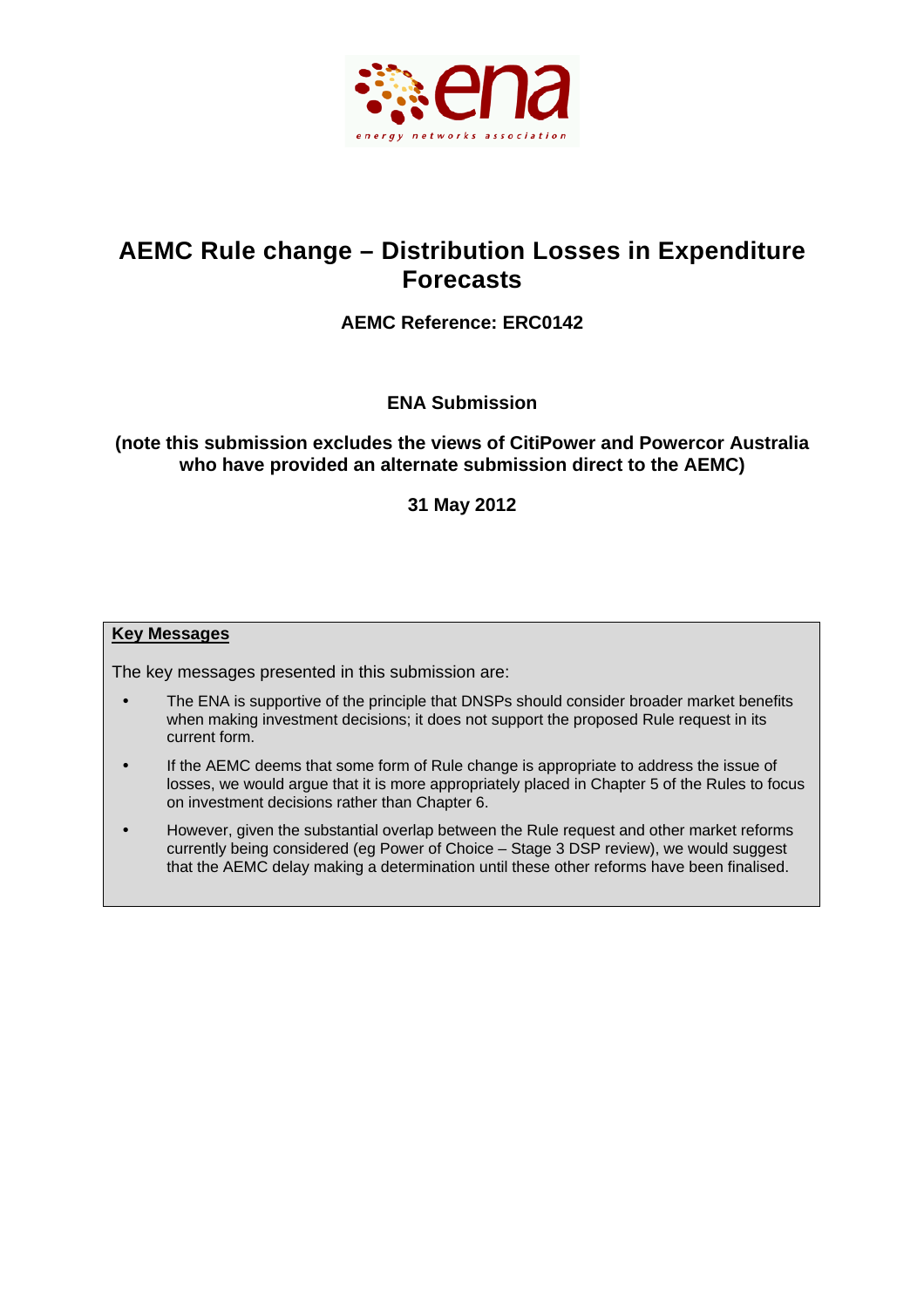

# **About ENA**

The Energy Networks Association (ENA) is pleased to have this opportunity to respond to the Australian Energy Market Commission's (AEMC) Consultation Paper on the Rule change for Distribution Losses in Expenditure Forecasts.

The ENA is the peak national body for Australia's energy networks, which provide the vital link between gas and electricity producers and consumers. The ENA represents gas distribution and electricity network businesses on economic, technical and safety regulation and national energy policy issues.

Energy network businesses are valued at more than \$70 billion and deliver electricity and gas to over 13.5 million customers, employ more than 40,000 people and contribute approximately 1.25 per cent to Australia's gross domestic product. Each year they undertake investment of more than \$6 billion. Energy is delivered across Australia through approximately 48,000 km of transmission lines, 800,000 kilometres of electricity distribution lines and 81,000 kilometres of gas distribution pipelines.

# **Discussion**

It is common practice for DNSP's to optimise (not always minimise) distribution losses in consideration with other network requirements consistent with planning, designing and operating a distribution network efficiently and prudently. This ultimately minimises the price to customers.

It is recognised there are many factors outside the control of DNSP's that affect distribution network losses. These include energy volume, the "peakiness" of network demand and therefore load factors, customer load profiles and customer requested network supply infrastructure.

It remains challenging to forecast with accuracy the projects required for network augmentation going out 7 years as part of a regulatory submission, and is based upon the best information available at a point in time. It is recognised project options will likely change when performing the detailed planning analysis, and losses are considered at that time. To explicitly consider losses at the time of proposing capex and opex forecasts is unrealistic and impractical, ultimately overstating the influence either of these forecasts has on reduction of network losses. Further, as losses are already accommodated in DNSP investment decisions through planning, design and operating considerations they are already optimised and reflected in operating and capital expenditure. Therefore, there is no need for a separate requirement for considering losses.

It is important that potential loss reductions are evaluated in the context of meeting other network objectives, as reducing network losses often involves trade-offs with other factors. Generally, network investments purely for the purposes of loss reduction are not economically justifiable as the value of the loss reduction is immaterial in light of the cost of the infrastructure. Consequently, investing for such purposes would likely be contrary to the principles of building and operating the network in an efficient and prudent manner. Loss reductions are generally only cost effective where they leverage off other works. Therefore, whilst network losses are not an appropriate investment driver they may influence the choice of possible investment options that are being implemented to meet other network requirements.

As noted above, it is common practice for DNSPs to consider network losses in making their investment decisions. When making a capital investment decision to address the projected limitations of the distribution system, the National Electricity Rules (NER) requires the DNSP to carry out an economic cost effectiveness analysis of possible options to identify options that satisfy the regulatory test—that is, the preferred option has to either maximise the net economic benefit or minimise the cost of meeting a compliance requirement. This is the place for reduction of network losses to be considered and the RIT-D framework would be best positioned to reflect this.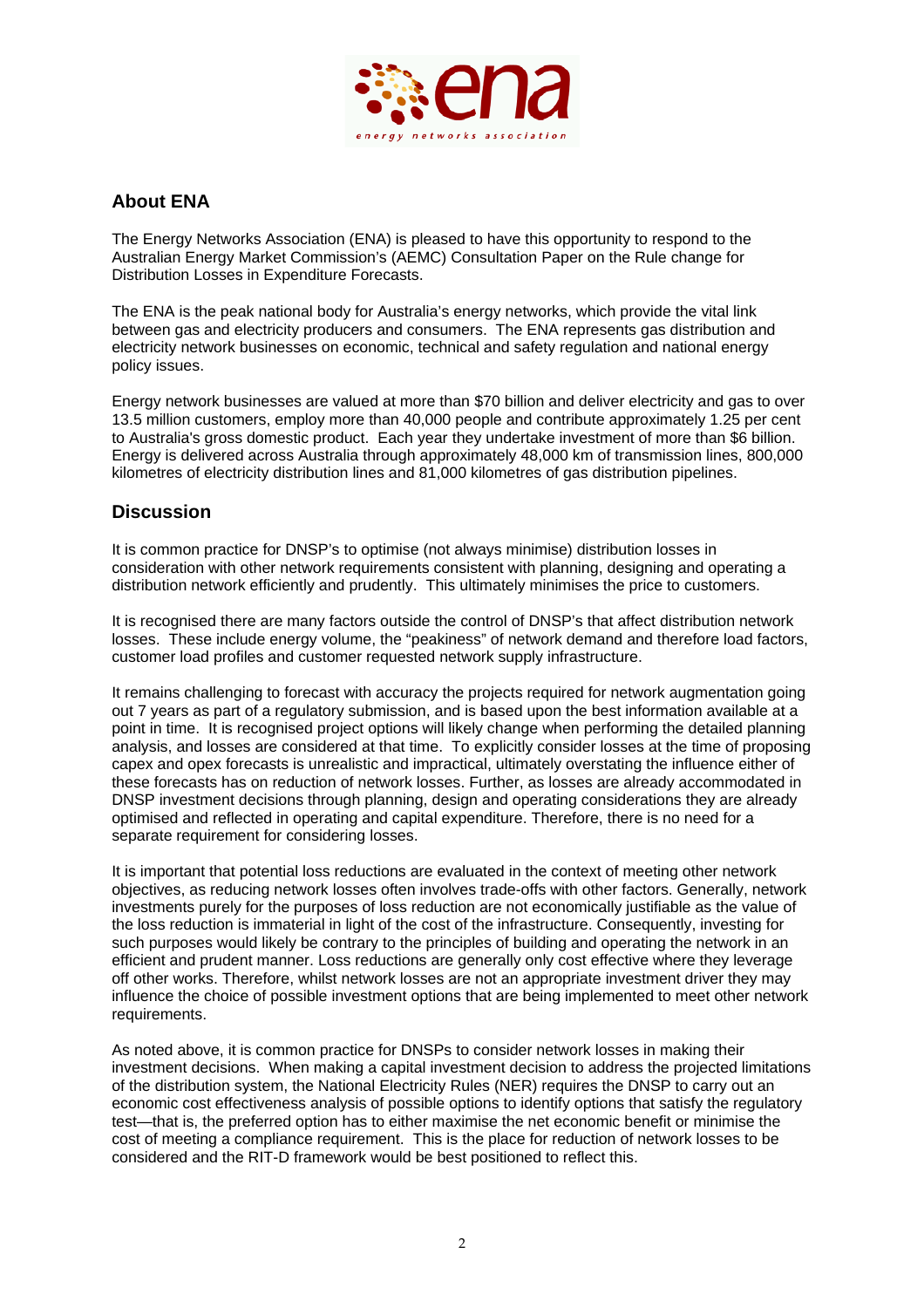

# **Summary**

Whilst ENA is supportive of the principle that DNSPs should consider broader market benefits when making investment decisions, it does not support the proposed Rule<sup>1</sup> request in its current form. We believe that the Rule request is not appropriate as it is too narrow in focus. Further, it would appear that the intent of the proposed Rule will likely be addressed by other market reforms currently being considered. We believe that these reforms are better positioned to address the proponent's concerns as they have a much broader focus, allowing for a more balanced consideration of competing market benefits and planning considerations.

DNSPs do not purchase energy to make up networks losses. DNSPs operation decisions on matters like determining and restoring the network configuration has negligible effect on the total distribution losses. On this basis, the rule change proposal by CDC in s6.5.6 requiring DNSPs to include electrical losses in the distribution systems in their operating expenditure forecast is pointless—all it provides is symmetry to the proposed rule change in s6.5.7 of the NER.

In addition, from a regulatory perspective the proposed amendment to 6.5.6(b) and 6.5.7(b) is not the appropriate place to address investment incentives. These clauses specify the requirements of a compliant forecast rather than investment decisions and efficiency. Whilst there is an obvious connection, we question whether this would provide an incentive that does not already exist when forecasting the most efficient and prudent costs.

If the AEMC deems that some form of Rule change is appropriate to address the issue of losses, we would argue that it is more appropriately placed in Chapter 5 of the Rules to focus on investment decisions rather than Chapter 6. However, given the substantial overlap between the Rule request and other market reforms currently being considered (eg Power of Choice – Stage 3 DSP review), we would suggest that the AEMC delay making a determination until these other reforms have been finalised.

<u> 1989 - Johann Barn, mars eta bainar eta industrial eta bainar eta baina eta baina eta baina eta baina eta ba</u>

<sup>1</sup> NER s6.5.6 (b) (1A) – pay regard to the cost of *electrical energy losses* in the *distribution system*: and NER s6.5.7 (b) (1A) – pay regard to the cost of *electrical energy losses* in the *distribution system*: and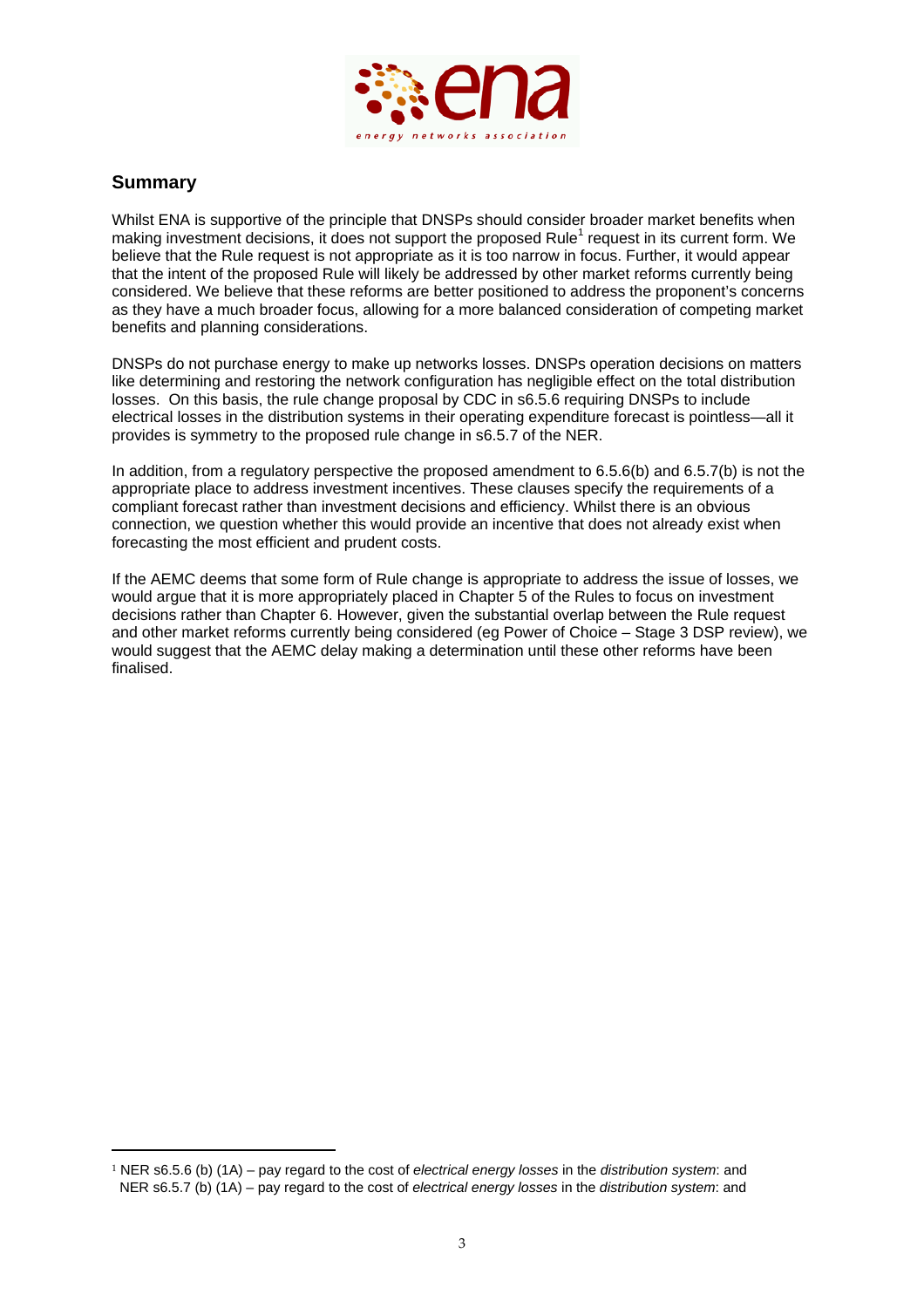

# **Attachment 1**

The answers to the questions in the Consultation Paper are set out below:

#### *Question 1*

*(a) Is there evidence that DNSPs do not consider the cost of electrical energy losses when making capital and operating expenditure forecasts?* 

#### *Response*:

Accurately forecasting the projects required for the regulatory submission is challenging and is based upon the best information available at the time. Consequently, project options are likely to change from the time of making the forecasts due to the availability of new information and more detailed planning analysis. Therefore, explicitly considering losses at the time of preparing forecasts is likely to be unrealistic and impractical.

Losses are accommodated in DNSP investment decisions through planning, design and operating considerations and as a result are already optimised and reflected in operating and capital expenditure. Existing and proposed $^2$  mechanisms provide for consideration of network losses and importantly allows for potential loss reductions to be evaluated in the context of meeting other network objectives. This is important, as reducing network losses often involves trade-offs with other factors.

#### Question 1

*(b) Do the rules provide effective incentives for DNSPs to make efficient capital and operating expenditure decisions? If so, what are these incentives?* 

#### *Response*: Yes.

The current framework already provides an incentive to take into account distribution losses as in order for the AER to accept a DNSP's forecast it must be satisfied that the forecasted expenditure reflects efficient and prudent costs. The AER is required to assess the efficiency of the forecasts of proposed expenditure which could include an assessment of whether likely loss impact on the efficiency of the proposed investment is reflected in those forecasts.

Further, we note that the Power of Choice – DSP 3 review contemplates a new incentive mechanism which would allow DNSPs to deem value from market benefits. Once finalised, this could potentially provide and appropriate and effective incentive mechanism for DNSP's to consider broader market benefits when making investment decisions.

#### *Question 1*

<u> 1989 - Johann Barn, mars ar breithinn ar chuid ann an t-</u>

*(c) To what extent does the EBSS impact on a DNSP's consideration of the cost of losses?* 

*Response*: EBSS in the current form does not require consideration of losses and nor does it provide an incentive for doing so. It is not appropriate to have an incentive scheme aimed at reducing distribution losses as DNSPs are constrained by the level of loss reduction which is achievable on the network. Further, as loss reduction occurs over a period of decades as

 $2$  Existing mechanisms include the direct influence of equipment losses via minimum energy performance standards (MEPS); indirect limits on equipment losses through noise limits; and indirect limits placed on network losses through meeting licensed reliability standards. In addition, expected changes to the Regulatory Test for Distribution will require consideration of market benefits such as losses in DNSP investment decisions.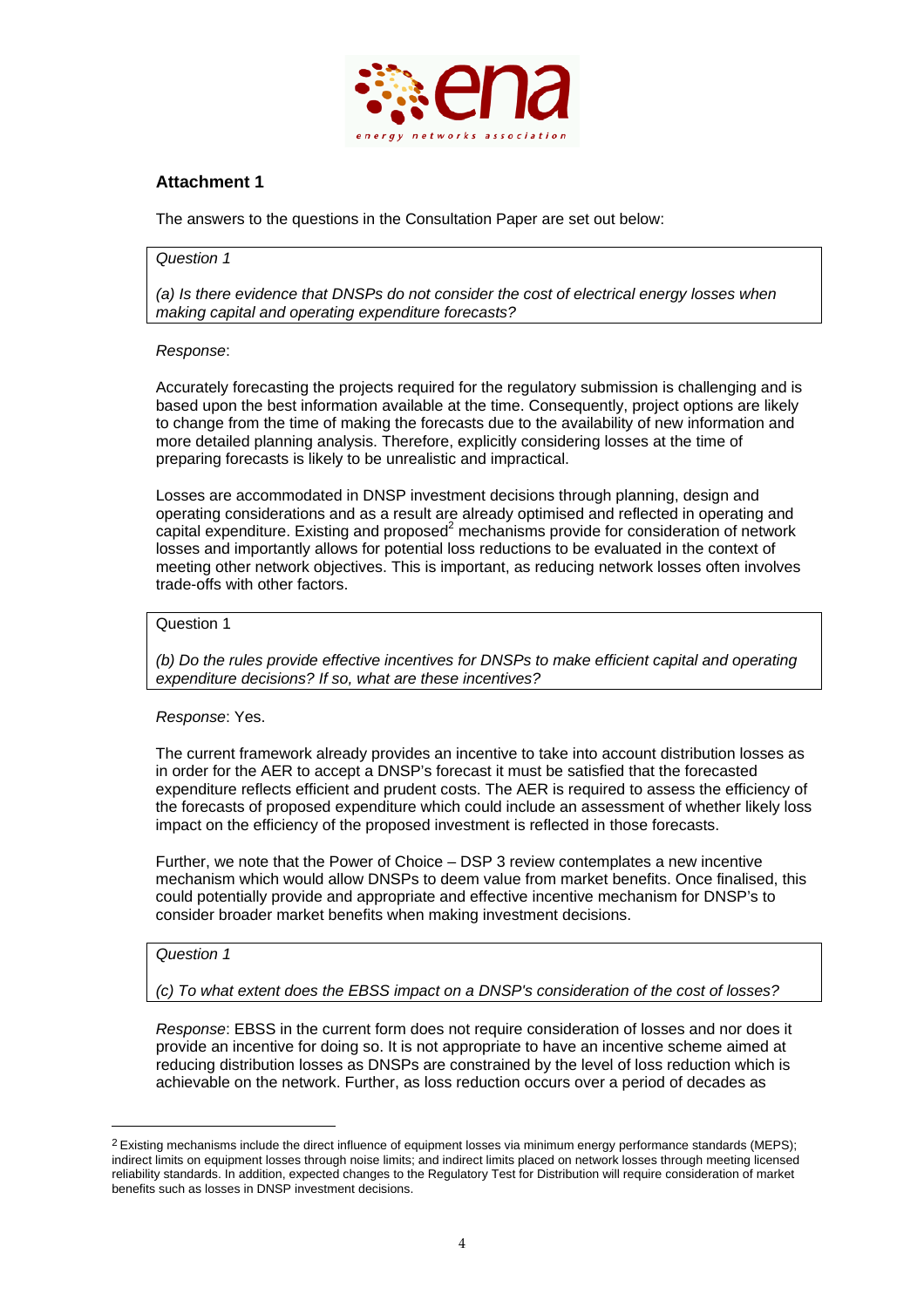

opposed to years any incentive scheme is likely to be ineffective as the opportunity for loss reduction are miniscule and are likely outweighed by measurement error.

#### *Question 1*

*(d) Do distribution losses significantly contribute to the price of electricity to consumers? If so, how much do they contribute and does this materiality vary between networks?* 

*Response*: There is significant variation in network losses between DNSP's due to a number of factors including customer needs, energy consumption, peak demand, load factor, load profile, customer location, the environment, weather and customer requested network supply infrastructure. One of the major factors however is differences in topography between networks. Predominantly urban networks will experience lower network losses than predominantly rural networks due to shorter distances for supply reticulation and the network elements required for supply (e.g. three phase HV vs. Single Wire Earth Return systems).

Distribution Loss factors are determined annually by each DNSP on a financial year basis, are approved by the AER and published by AEMO each April.

#### *Question 2*

*(a) How might the extension of the EEO program to distribution networks address the concerns raised in the rule change request by CDC?* 

#### *Response*:

The proponent is concerned that as there is no Rule requirement for Distribution Network Service Providers (DNSPs) to explicitly consider the cost of network losses, DNSPs will select the least cost solution when making investment decisions, which may lead to higher losses.

We note that the proposed extension of the EEO program is yet to be finalised making it difficult to assess whether it will address the concerns raised by the Rule request. It is important to note that DNSPs have strong concerns where the proposed extension to networks does not demonstrate the anticipated physical or economic benefits.

However, our preliminary view is that if the program was extended to include a requirement for DNSP's to investigate opportunities to reduce losses and to publicly report these outcomes (Type 2 obligations) this would address some of the proponent's concerns and would provide CDC with reassurance that losses are being considered in DNSP investment decisions.

#### *Question 2*

*(b) To what extent do the requirements on distribution transformers under the MEPS program encourage DNSPs to minimise distribution losses?*

*Response*: DNSPs currently include MEPS in their tender specifications when procuring distribution transformers. This practice allows DNSPs to optimise (not minimise) distribution losses. DNSPs procurement is based on lowest life cycle cost, and therefore the lowest cost to the customer through electricity prices.

#### *Question 2*

*(c) Do the requirements on distribution transformers under the MEPS program influence the broader network equipment decisions of DNSPs?*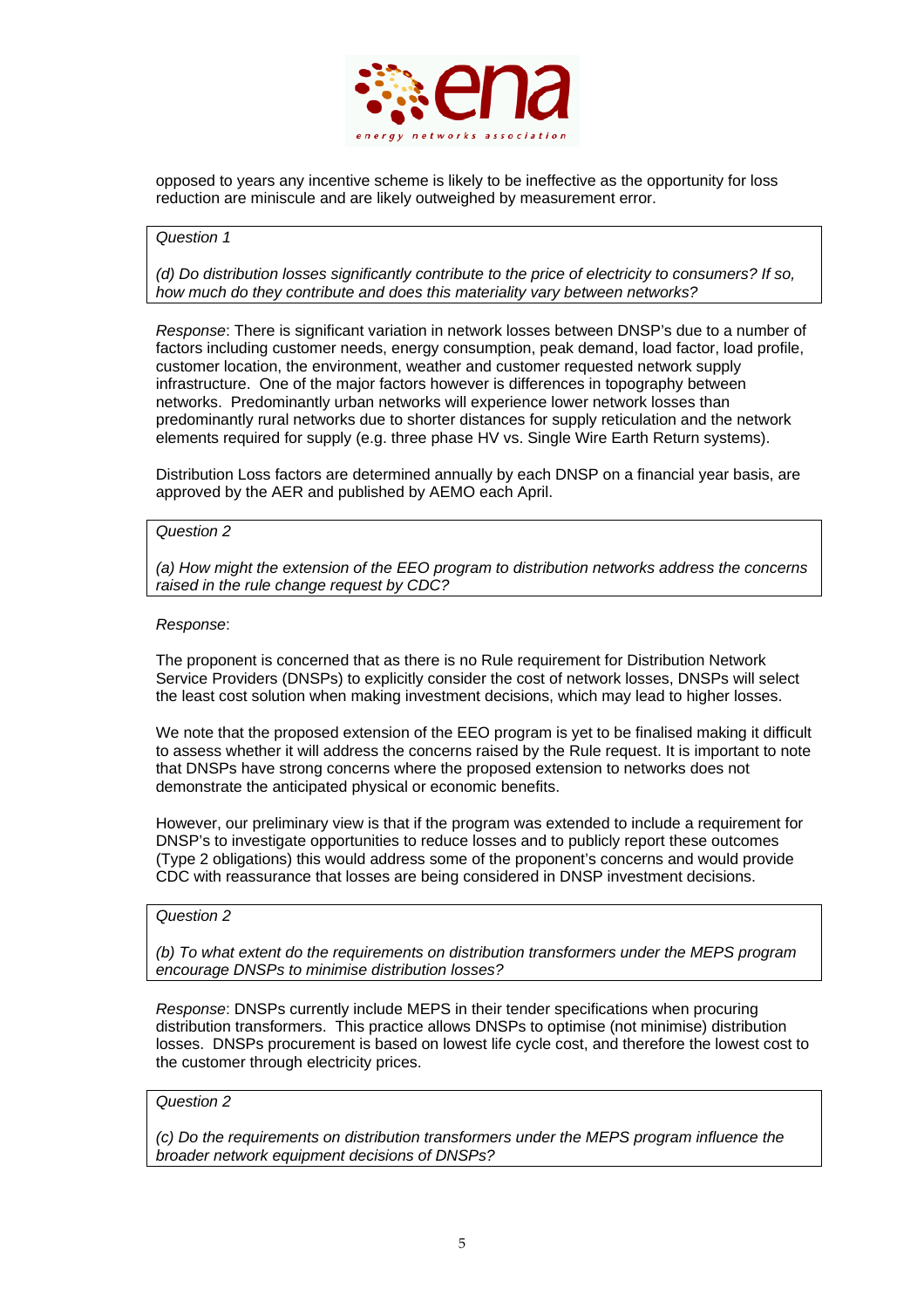

*Response*: No. Typically DNSP's build their network using a standard building block approach which has benefits and savings associated with volume procurement. This results in a suite of commonly utilised conductors, cables, transformers and other network equipment. Often other considerations will determine requirements prior to consideration of losses.

#### *Question 3*

*(a) Will the proposed rule result in DNSPs considering the cost of network losses in preparing their capital and operating expenditure forecasts?* 

*Response:* ENA members are of the view that the proposed Rule request will not result in changes to the way capital or operating expenditure forecasts are made. At a project specific level, a decrease in network losses due to network augmentation are typically such a small improvement that applying a cost for losses would make negligible impact on options analysis.

As mentioned in response to question 1(a), at a network level it remains challenging to forecast with accuracy the projects required for network augmentation going out 7 years as part of a regulatory submission, and is based upon the best information available at a point in time. It is recognised project options will likely change when performing the detailed planning analysis, and losses are considered at that time. Therefore to say losses are considered at the time of proposing capex and opex forecasts is unrealistic and impractical, ultimately overstating the influence either of these forecasts has on reduction of network losses.

#### *Question 3*

 *(b) Are there any alternatives to the proposed rule that may better address the issues raised in the rule change request?*

*Response:* DNSPs would be more supportive of network losses being considered under the proposed RIT-D requirements to cover treatment of network losses at a network project level. Alternatively, if the AEMC deems that some form of Rule change is appropriate to address the issue of losses, we suggest that it is more appropriately placed in Chapter 5 of the Rules to focus on investment decisions.

### *Question 3*

 *(c) Should a similar requirement to the proposed rule be considered for transmission networks?*

*Response*: We understand that this question will be answered by Grid Australia.

### *Question 4*

*(a) What are the likely implementation and ongoing costs associated with the proposed rule for DNSPs and the AER?* 

*(b) Is the proposed rule likely to result in more efficient expenditure which could lead to lower electricity prices for consumers over the long term?* 

*Response*: There will be implementation and on-going cost to monitor report and audit etc for the proposed rule. Increasing regulatory burden on DNSPs without the confidence in corresponding reductions to network losses is seen as counter to the national electricity objectives with costs outweighing the benefits.

*Question 5*